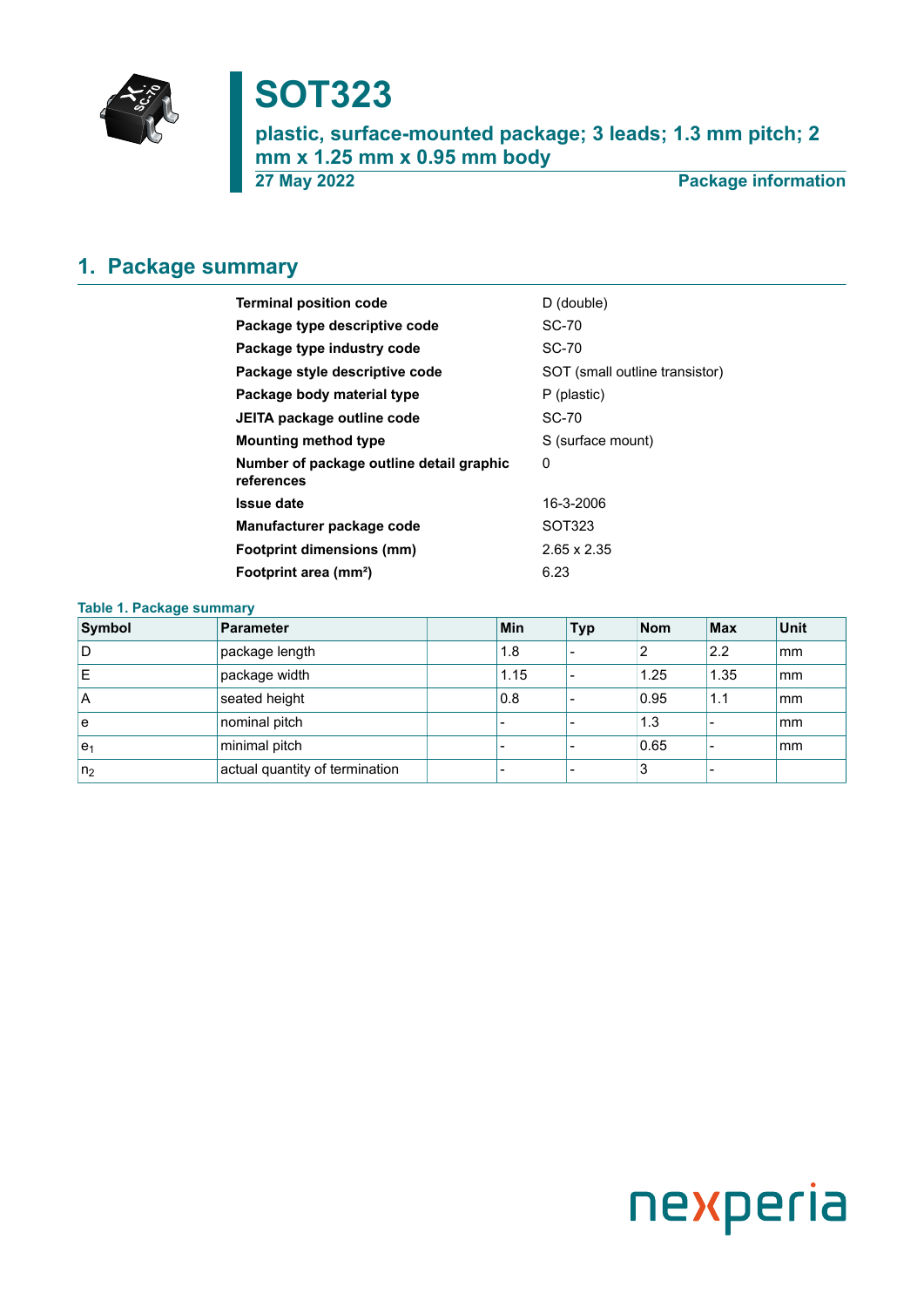**plastic, surface-mounted package; 3 leads; 1.3 mm pitch; 2 mm x 1.25 mm x 0.95 mm body**

### <span id="page-1-0"></span>**2. Package outline**

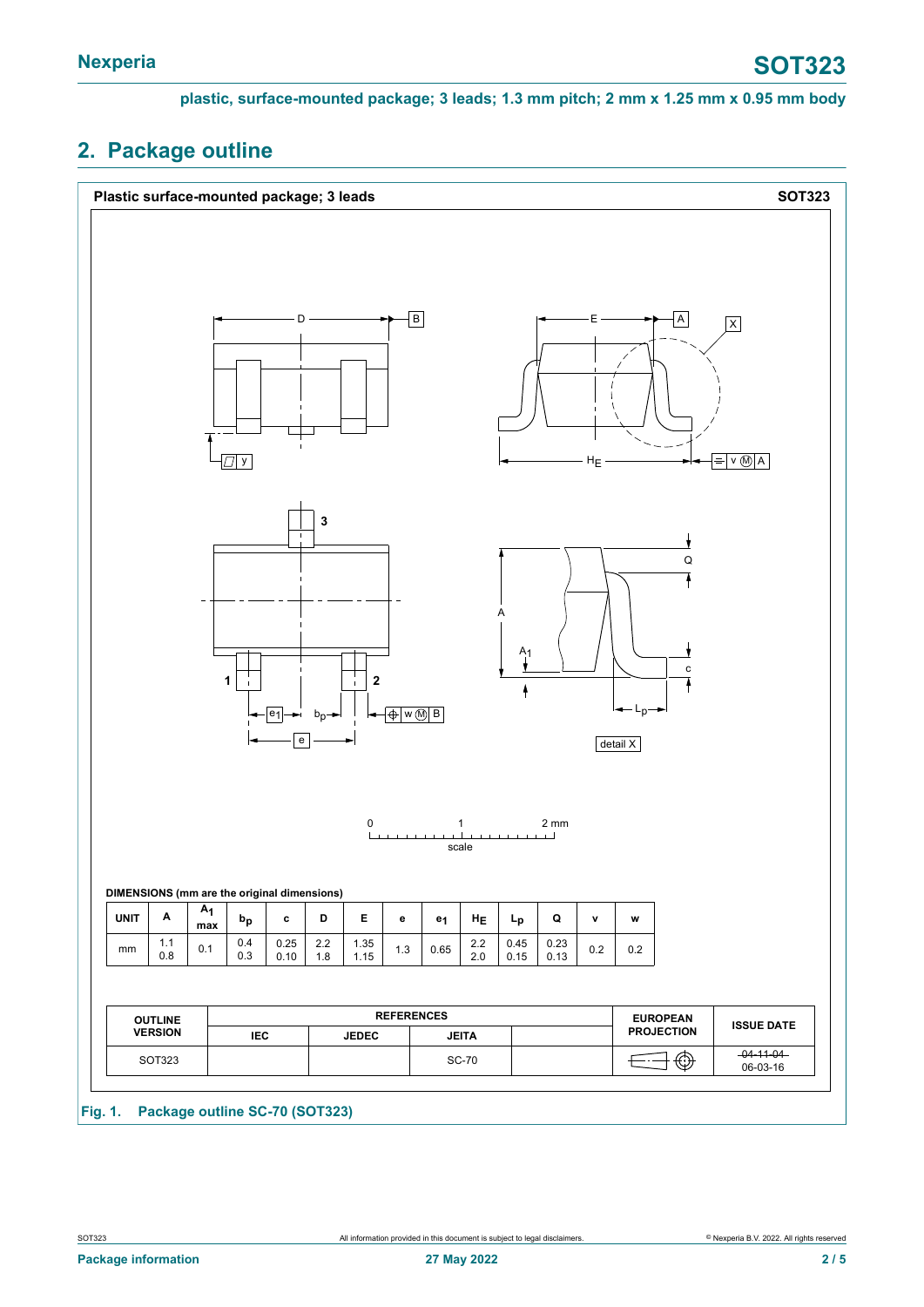**plastic, surface-mounted package; 3 leads; 1.3 mm pitch; 2 mm x 1.25 mm x 0.95 mm body**

## <span id="page-2-0"></span>**3. Soldering**

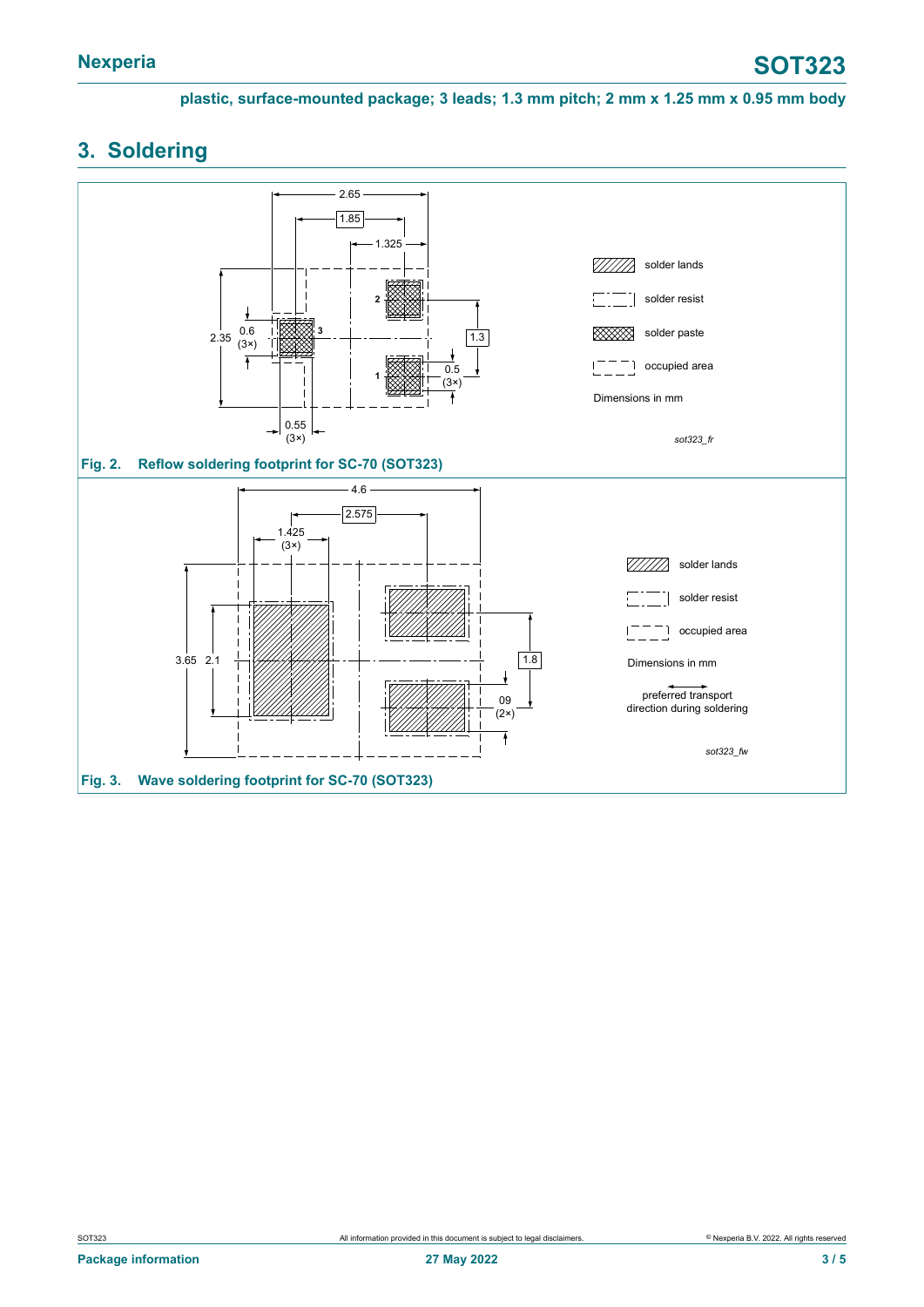### <span id="page-3-0"></span>**4. Legal information**

#### **Definitions**

**Draft** — The document is a draft version only. The content is still under internal review and subject to formal approval, which may result in modifications or additions. Nexperia does not give any representations or warranties as to the accuracy or completeness of information included herein and shall have no liability for the consequences of use of such information.

#### **Disclaimers**

**Limited warranty and liability** — Information in this document is believed to be accurate and reliable. However, Nexperia does not give any representations or warranties, expressed or implied, as to the accuracy or completeness of such information and shall have no liability for the consequences of use of such information. Nexperia takes no responsibility for the content in this document if provided by an information source outside of Nexperia.

In no event shall Nexperia be liable for any indirect, incidental, punitive, special or consequential damages (including - without limitation - lost profits, lost savings, business interruption, costs related to the removal or replacement of any products or rework charges) whether or not such damages are based on tort (including negligence), warranty, breach of contract or any other legal theory.

Notwithstanding any damages that customer might incur for any reason whatsoever, Nexperia's aggregate and cumulative liability towards customer for the products described herein shall be limited in accordance with the Terms and conditions of commercial sale of Nexperia.

**Right to make changes** — Nexperia reserves the right to make changes to information published in this document, including without limitation specifications and product descriptions, at any time and without notice. This document supersedes and replaces all information supplied prior to the publication hereof.

**Suitability for use** — Nexperia products are not designed, authorized or warranted to be suitable for use in life support, life-critical or safety-critical systems or equipment, nor in applications where failure or malfunction of an Nexperia product can reasonably be expected to result in personal injury, death or severe property or environmental damage. Nexperia and its suppliers accept no liability for inclusion and/or use of Nexperia products in such equipment or applications and therefore such inclusion and/or use is at the customer's own risk.

**Applications** — Applications that are described herein for any of these products are for illustrative purposes only. Nexperia makes no representation or warranty that such applications will be suitable for the specified use without further testing or modification.

Customers are responsible for the design and operation of their applications and products using Nexperia products, and Nexperia accepts no liability for any assistance with applications or customer product design. It is customer's sole responsibility to determine whether the Nexperia product is suitable and fit for the customer's applications and products planned, as well as for the planned application and use of customer's third party customer(s). Customers should provide appropriate design and operating safeguards to minimize the risks associated with their applications and products.

Nexperia does not accept any liability related to any default, damage, costs or problem which is based on any weakness or default in the customer's applications or products, or the application or use by customer's third party customer(s). Customer is responsible for doing all necessary testing for the customer's applications and products using Nexperia products in order to avoid a default of the applications and the products or of the application or use by customer's third party customer(s). Nexperia does not accept any liability in this respect.

**Export control** — This document as well as the item(s) described herein may be subject to export control regulations. Export might require a prior authorization from competent authorities.

**Translations** — A non-English (translated) version of a document is for reference only. The English version shall prevail in case of any discrepancy between the translated and English versions.

#### **Trademarks**

Notice: All referenced brands, product names, service names and trademarks are the property of their respective owners.